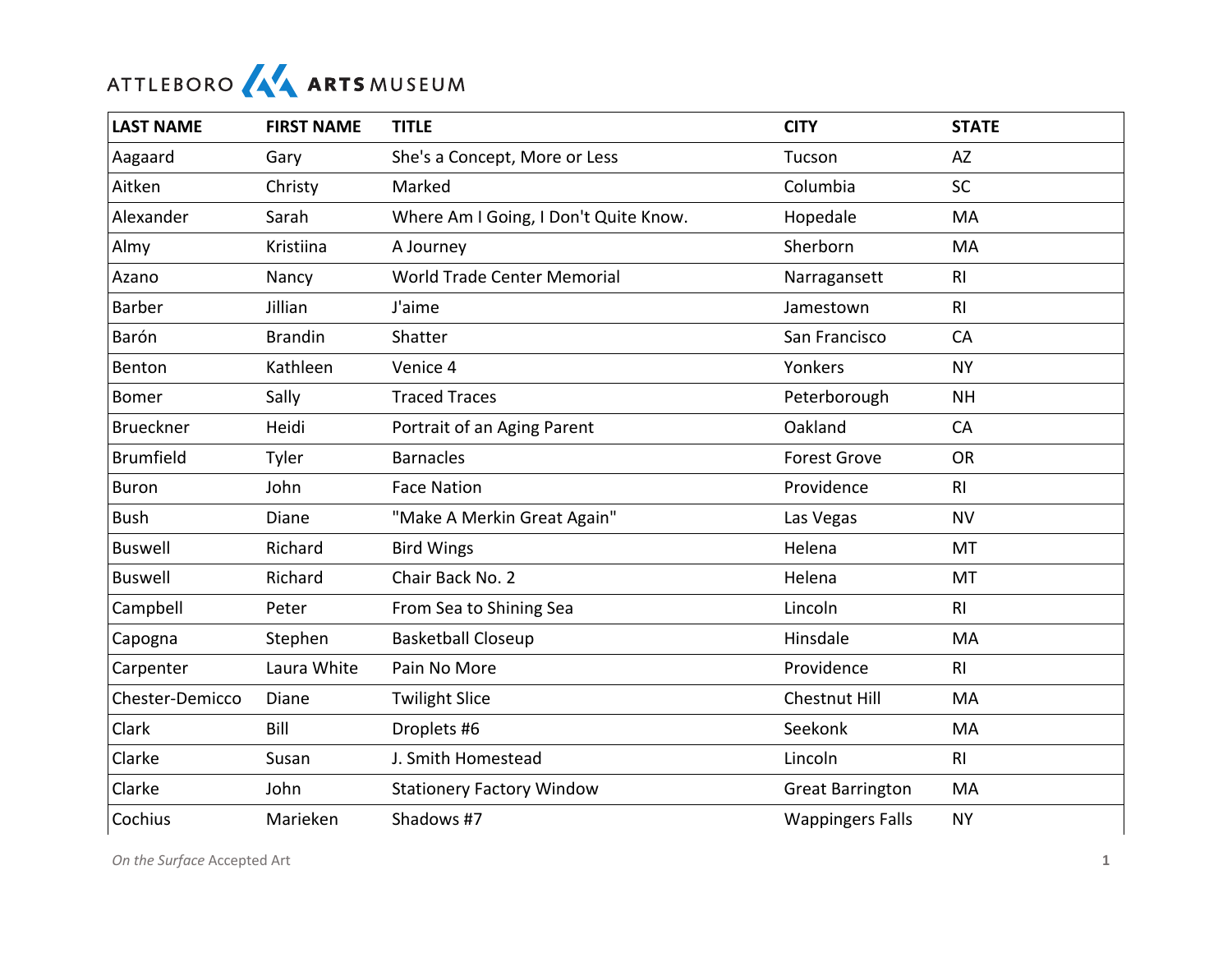| Davis          |                | Rachel Andrea all that remains: vessel #2 | Milwaukee           | WI             |
|----------------|----------------|-------------------------------------------|---------------------|----------------|
| DeSalvo        | Monica         | It helps the eye to find itself           | Arlington           | MA             |
| Deterling      | <b>Brianna</b> | Fragment of Curiosity No. 22              | Poplar              | WI             |
| Devitt         | Kelly          | Skin                                      | New Bedford         | MA             |
| DiDonato       | Cynthia        | <b>Tree Talk at Dusk</b>                  | North Providence    | R <sub>l</sub> |
| <b>DiLaura</b> | Simone         | Untitled (Girl I)                         | <b>New York</b>     | <b>NY</b>      |
| Dwyer          | Kristin        | Acne Series Part 1                        | <b>Boise</b>        | ID             |
| Dwyer          | Kristin        | <b>Acne Series Part 2</b>                 | <b>Boise</b>        | ID             |
| Eckert         | Maureen        | Mo <sub>2</sub>                           | North Providence    | R <sub>l</sub> |
| Evans          | Michael        | <b>Topography VI</b>                      | Taunton             | MA             |
| Feldman        | Margaret Jo    | Refugee Abstract #4                       | San Francisco       | CA             |
| Flynn          | Claudia        | <b>GENESIS</b>                            | Wakefield           | R <sub>l</sub> |
| Friedman       | Deborah        | The Wall                                  | Wellesley           | MA             |
| Garrigue       | Kyra           | Survey_Excerpt                            | Troy                | <b>NY</b>      |
| Gilpatric      | Libby          | Seismic Adventure                         | Portsmouth          | R <sub>l</sub> |
| Ginandes       | Carol          | <b>Walled Door</b>                        | Watertown           | MA             |
| Goldberg       | Jay            | The Memory of America:                    | <b>New York</b>     | <b>NY</b>      |
|                |                | Remember Your First Baseball Game?        |                     |                |
| Gonzalez       | Ronald         | Small Figure Group #1                     | Johnson City        | <b>NY</b>      |
| Guldbeck       | Mille          | Whale Prayer I                            | <b>Grand Rapids</b> | OH             |
| Guldbeck       | Mille          | Drawing I                                 | <b>Grand Rapids</b> | OH             |
| Hampton        | Whitney        | Kaysi (Guard)                             | Tryon               | OK             |
| Hampton        | Whitney        | Nikki (Weighted)                          | Tryon               | OK             |
| Henderson      | Justice        | Daylight                                  | Morrilton           | AR             |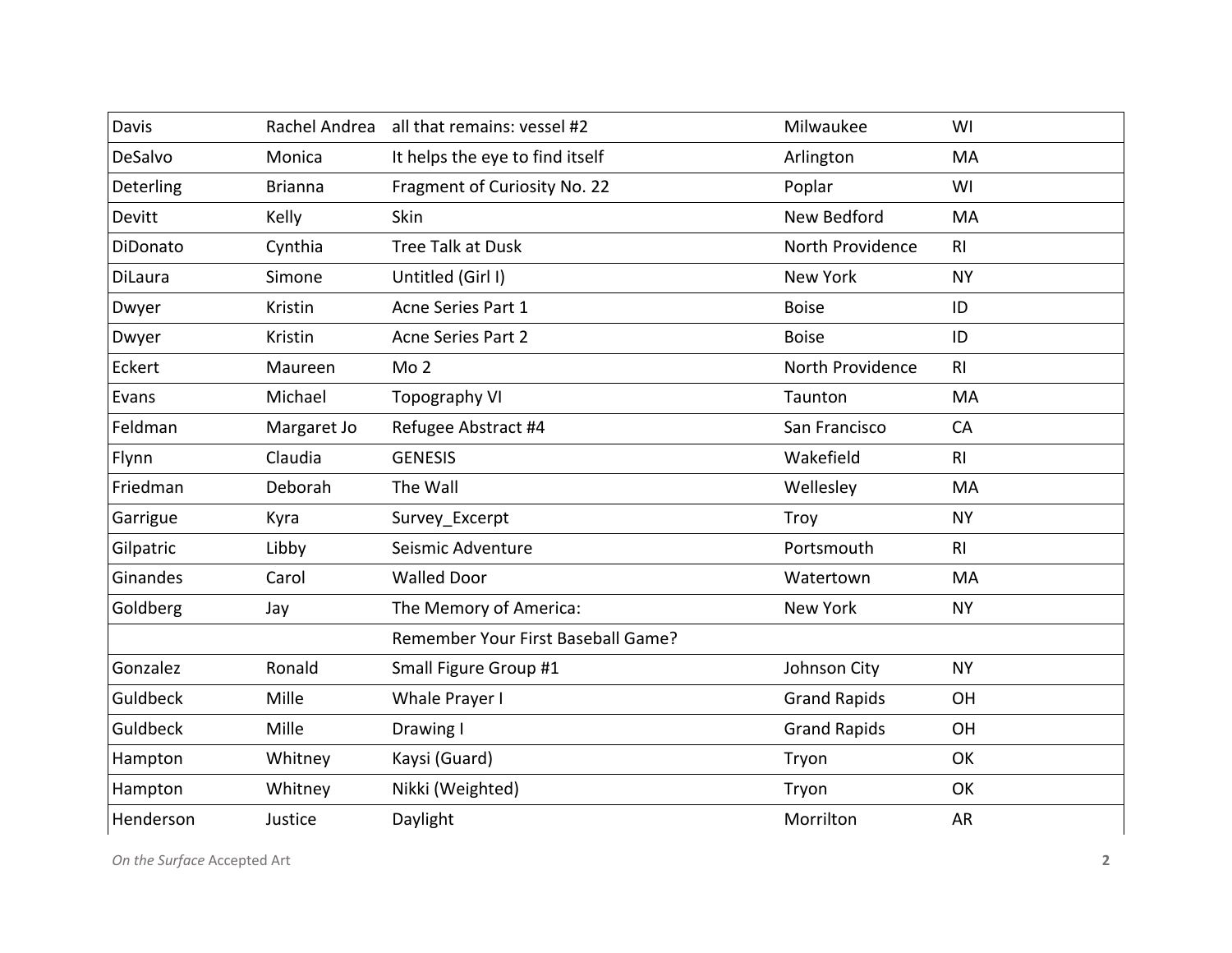| Henderson       | Justice       | Self Portrait (Feet)                              | Morrilton            | <b>AR</b>      |
|-----------------|---------------|---------------------------------------------------|----------------------|----------------|
| Hess            | Catherine     | <b>Rock Harbor Morning</b>                        | Alexandria           | <b>VA</b>      |
| Holmquist       | Anthony       | Wausa System                                      | Roanoke              | VA             |
| Huang           | Yizhe         | <b>Red Corner</b>                                 | Long Island City     | <b>NY</b>      |
| Hubley          | Loretta       | <b>Beat Up Blues</b>                              | Nashua               | <b>NH</b>      |
| Iravani         | Nasrin        | Fidgety                                           | <b>TUSCALOOSA</b>    | AL             |
| Jaffe           | <b>Bonnie</b> | Seder Shards                                      | Barrington           | R <sub>l</sub> |
| Jaffe           | Marc          | Synagogue Door--Eastern State Penitentiary        | Barrington           | R <sub>l</sub> |
| Jaffe           | Stephanie     | <b>Feeding Time</b>                               | Miami                | FL.            |
| Jakubowski      | Walter        | Piercing the Veil                                 | Bergen               | <b>NY</b>      |
| Johansen Newman | Barbara       | <b>Stories to Tell</b>                            | Needham              | MA             |
| Johnson         | Jan           | <b>Weaving Unweaving Thicket</b>                  | Lowell               | MA             |
| Kaderka         | Molly         | Swan Stone, No.2                                  | Somerville           | MA             |
| Kalita          | Lauren        | this is who we are, beloved                       | Osterville           | MA             |
| Krieger         | Elliot        | Brickyard Pond - 2019                             | Barrington           | R <sub>l</sub> |
| Lanier          | Gwendolyn     | Regina del Dolore                                 | Lowell               | MA             |
| LaPlante        | Danielle      | Decay                                             | Foxboro              | MA             |
| LeWinter        | Renee         | Where Do We Go From Here?                         | Somerville           | MA             |
| Lewis           | Ryan          | <b>Everted Sanctuaries VII</b>                    | Kalamazoo            | MI             |
| Lincoln         | Jane          | <b>Evening Reflections</b>                        | <b>East Falmouth</b> | MA             |
| Lohmeyer        | Eddie         | Topographia Nervosa                               | Orlando              | <b>FL</b>      |
| Lord            | Madeleine     | <b>Directions before GPS</b>                      | Dudley               | MA             |
| Lowell          | George        | Ice Fishing                                       | Moosup               | <b>CT</b>      |
| Ludescher       | Sandi         | Deja Volar Tu Bandera Freak (Fly Your Freak Flag) | Sandia Park          | <b>NM</b>      |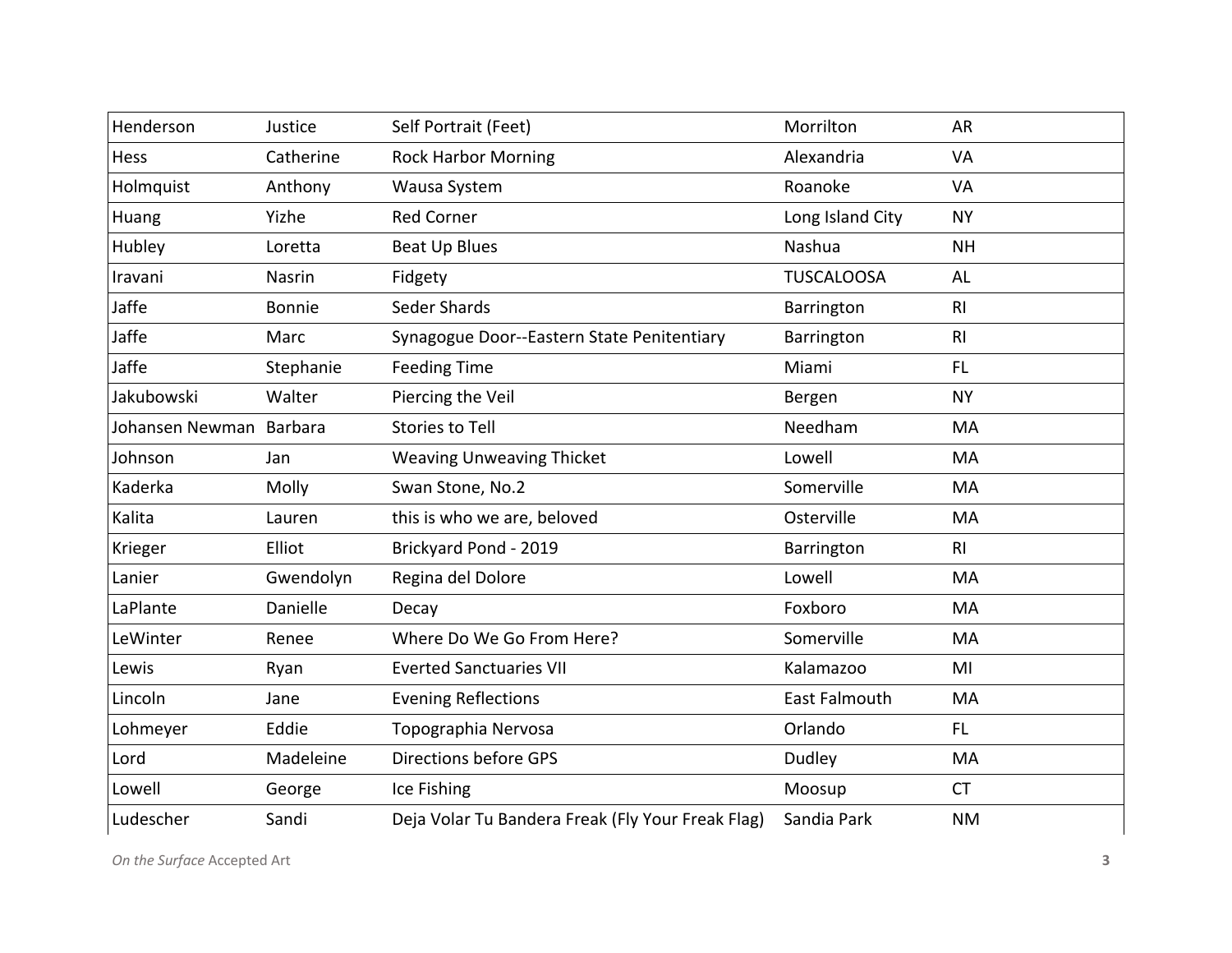| Mano-Flank           | Dana         | Impermanence                           | San Carlos            | CA             |
|----------------------|--------------|----------------------------------------|-----------------------|----------------|
| Marathas             | Gwynell      | Maelstrom                              | North Easton          | <b>MA</b>      |
| Maser-Flanagan       | Valerie      | Mind Shift                             | Carlisle              | MA             |
| Massei               | <b>Derek</b> | Wanderer                               | Providence            | R <sub>l</sub> |
| <b>Matthews</b>      | Kim          | <b>Yellow Stack</b>                    | Minneapolis           | <b>MN</b>      |
| McCarthy             | Karen        | Layered Histories, #3                  | Arlington             | MA             |
| McCarthy             | Karen        | Layered Histories, #4                  | Arlington             | <b>MA</b>      |
| McClear              | <b>Brian</b> | Joelle                                 | <b>West Hartford</b>  | <b>CT</b>      |
| Meuse                | Jessica      | Your Health Is Essential to Us         | Somerville            | MA             |
| Meyer                | Ann Maureen  | Jackson Lake and Mt. Moran from        | West Bend             | WI             |
|                      |              | Colter Bay Marina                      |                       |                |
| Mitchel              | Sarina       | Cell Grid, Jammed and Unjammed         | Providence            | R <sub>l</sub> |
| Mitchel              | Sarina       | Cells, Unjammed                        | Providence            | R <sub>l</sub> |
| <b>Morris</b>        | Alexander    | The Key no.6                           | Rumford               | R <sub>l</sub> |
| Mullen               | James        | Depth of Field #13                     | Portland              | <b>ME</b>      |
| Nafey                | Lynn         | <b>Teacher's Pet</b>                   | Stow                  | MA             |
| <b>Nagy</b>          | Joy          | Hebrew translation - The New Colossus  | <b>New York</b>       | <b>NY</b>      |
| Navarra              | Doug         | Jug#1                                  | St. Remy              | <b>NY</b>      |
| <b>Nearsy Wright</b> | J.B.         | Gold Nails in the Sarcophagus of Horus | Saint Louis           | <b>MO</b>      |
| <b>Nyzio</b>         | Donna        | <b>Sunrise Sail</b>                    | <b>Beaufort</b>       | <b>NC</b>      |
| O'Connor             | Julie        | I Believe in Magic -- Do You?          | Weston                | <b>CT</b>      |
| Olander              | Julie        | My Heart Has Wings                     | <b>Bonita Springs</b> | FL.            |
| Packard              | Andrea       | April Still Life                       | Brooklyn              | <b>NY</b>      |
| Peterlin             | Michelle     | Sea Wizard                             | Evansville            | IN             |